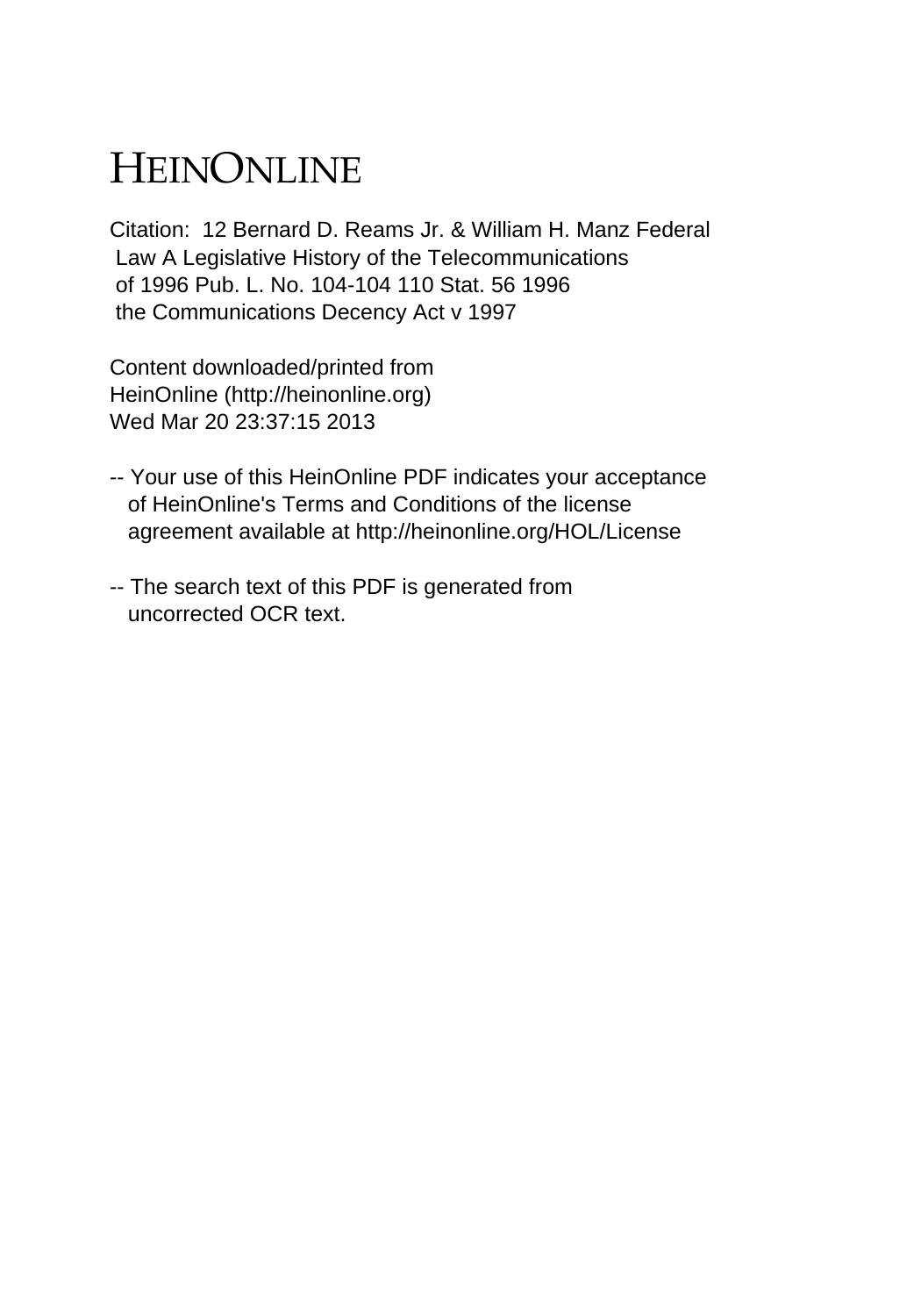## **INTRODUCTION**

## **AN OVERVIEW OF THE TELECOMMUNICATIONS ACT OF 1996**

The "Telecommunications Act of 1996," signed into law on February **8, 1996,** opens up competition between local telephone companies, long-distance providers, and cable companies; expands the reach of advanced telecommunications services to schools, libraries, and hospitals; and requires the use of the new V-chip technology to enable families to exercise greater control over the television programming that comes into their homes. This Act lays the foundation for the investment and development that will ultimately create a national information superhighway to serve both the private sector and the public interest.

President Clinton noted that the Act will continue the efforts of his administration in ensuring that the American public has access to many different sources of news and information in their communities. The Act increases, from **25** to **35** percent, the cap on the national audience that television stations owned **by** one person or entity can reach. This cap will prevent a single broadcast group owner from dominating the national media market.

Rates for cable programming services and equipment used solely to receive such services will, in general, be deregulated in about three years. Cable rates will be deregulated more quickly in communities where a phone company offers programming to a comparable number of households, providing effective competition to the cable operator. In such circumstances, consumers will be protected from price hikes because the cable system faces real competition.

This Act also makes it possible for the regional Bell companies to offer long-distance service, provided that, in the judgment of the Federal Communications Commission **(FCC),** they have opened up their local networks to competitors such as long-distance companies, cable operators, and others. In order to protect the public, the **FCC** must evaluate any application for entry into the long-distance business in light of its public interest test, which gives the **FCC** discretion to consider a broad range of issues, such as the adequacy of interconnection arrangements to permit vigorous competition. Furthermore, in deciding whether to grant the application of a regional Bell company to offer long-distance service, the FCC must accord "substantial